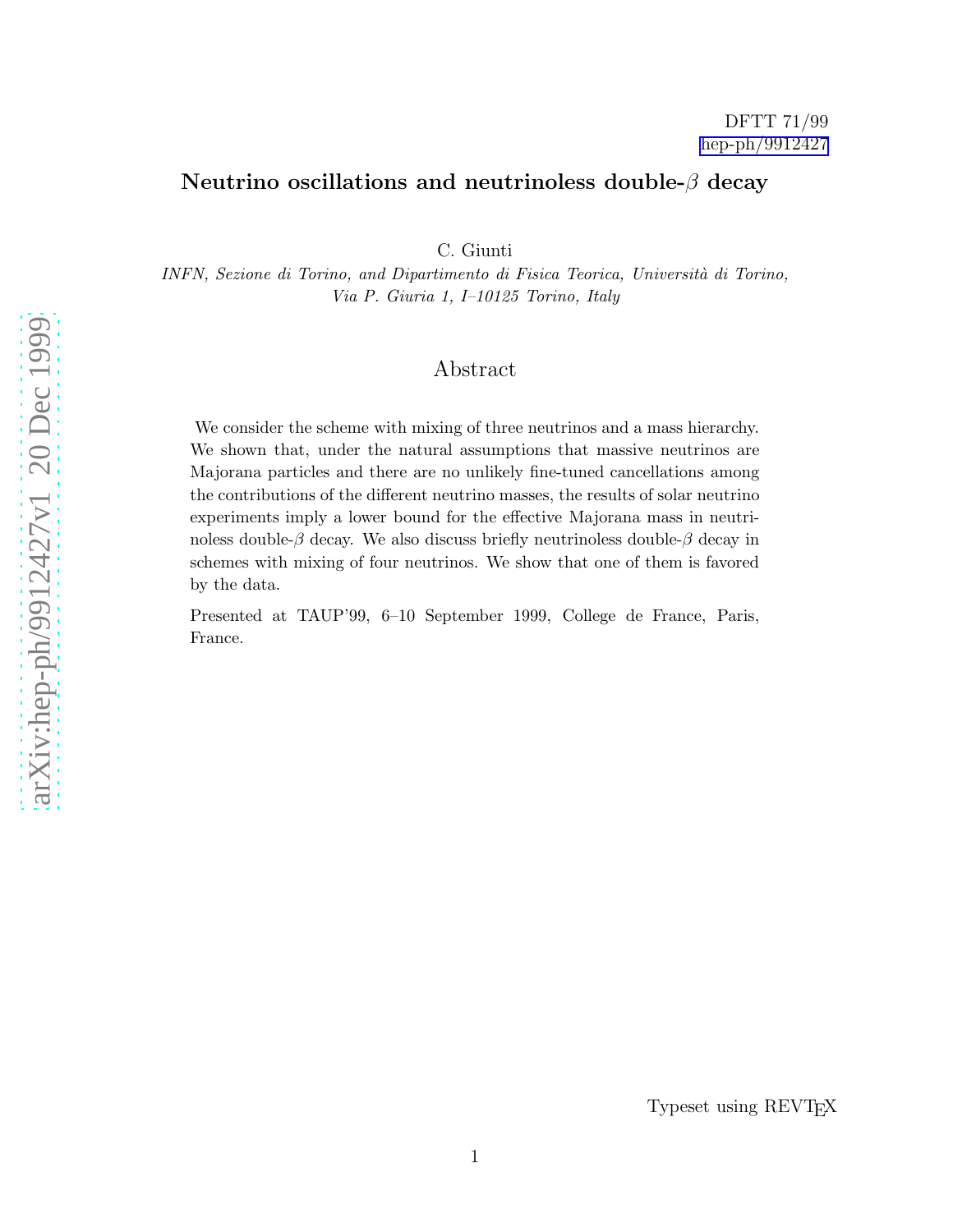<span id="page-1-0"></span>Neutrino oscillations [\[1](#page-4-0)] have been observed in solar and atmospheric neutrino experiments. The corresponding neutrino mass-squared differences are

> $\Delta m_{\text{sun}}^2 \sim 10^{-6} - 10^{-4} \,\text{eV}^2$  $(MSW)$ ,  $(0.1)$

in the case of MSW transitions, or

 $\Delta m_{\text{sun}}^2 \sim 10^{-11} - 10^{-10} \text{ eV}^2$  (VO), (0.2)

in the case of vacuum oscillations, and

$$
\Delta m_{\text{atm}}^2 \sim 10^{-3} - 10^{-2} \,\text{eV}^2 \,. \tag{0.3}
$$

These values of the neutrino mass-squared differences and the mixing required for the observed solar and atmospheric oscillations are compatible with the simplest and most natural scheme with three-neutrino mixing and a mass hierarchy:

$$
\underbrace{m_1 \ll m_2 \ll m_2}_{\Delta m_{\text{atm}}^2} \ll m_3 \,. \tag{0.4}
$$

This scheme is predicted by the see-saw mechanism[[1](#page-4-0)], which predicts also that the three light massive neutrinos are Majorana particles. In this case neutrinoless double- $\beta$  decay  $(\beta \beta_{0\nu})$  is possible and its matrix element is proportional to the effective Majorana mass

$$
|\langle m \rangle| = \left| \sum_{k} U_{ek}^2 m_k \right|, \qquad (0.5)
$$

where  $U$  is the neutrino mixing matrix and the sum is over the contributions of all the mass eigenstate neutrinos  $\nu_k$   $(k = 1, 2, 3)$ .

In principle the effective Majorana mass  $(0.5)$  can be vanishingly small because of cancellations among the contributions of the different mass eigenstates. However, since the neutrino masses and the elements of the neutrino mixing matrix are independent quantities, if there is a hierarchy of neutrino masses such a cancellation would be the result of an unlikely fine-tuning, unless some unknown symmetry is at work. Here we consider the possibility that no such symmetry exist and no unlikely fine-tuning operates to suppress the effective Majorana mass  $(0.5)$  |2|. In this case we have

$$
|\langle m \rangle| \simeq \max_{k} |\langle m \rangle|_{k}, \qquad (0.6)
$$

where  $|\langle m \rangle|_k$  is the absolute value of the contribution of the massive neutrino  $\nu_k$  to  $|\langle m \rangle|$ :

$$
|\langle m \rangle|_{k} \equiv |U_{ek}|^2 m_k. \tag{0.7}
$$

In the following we will estimate the value of  $|\langle m \rangle|$  using the largest  $|\langle m \rangle|_k$  obtained from the results of neutrino oscillation experiments.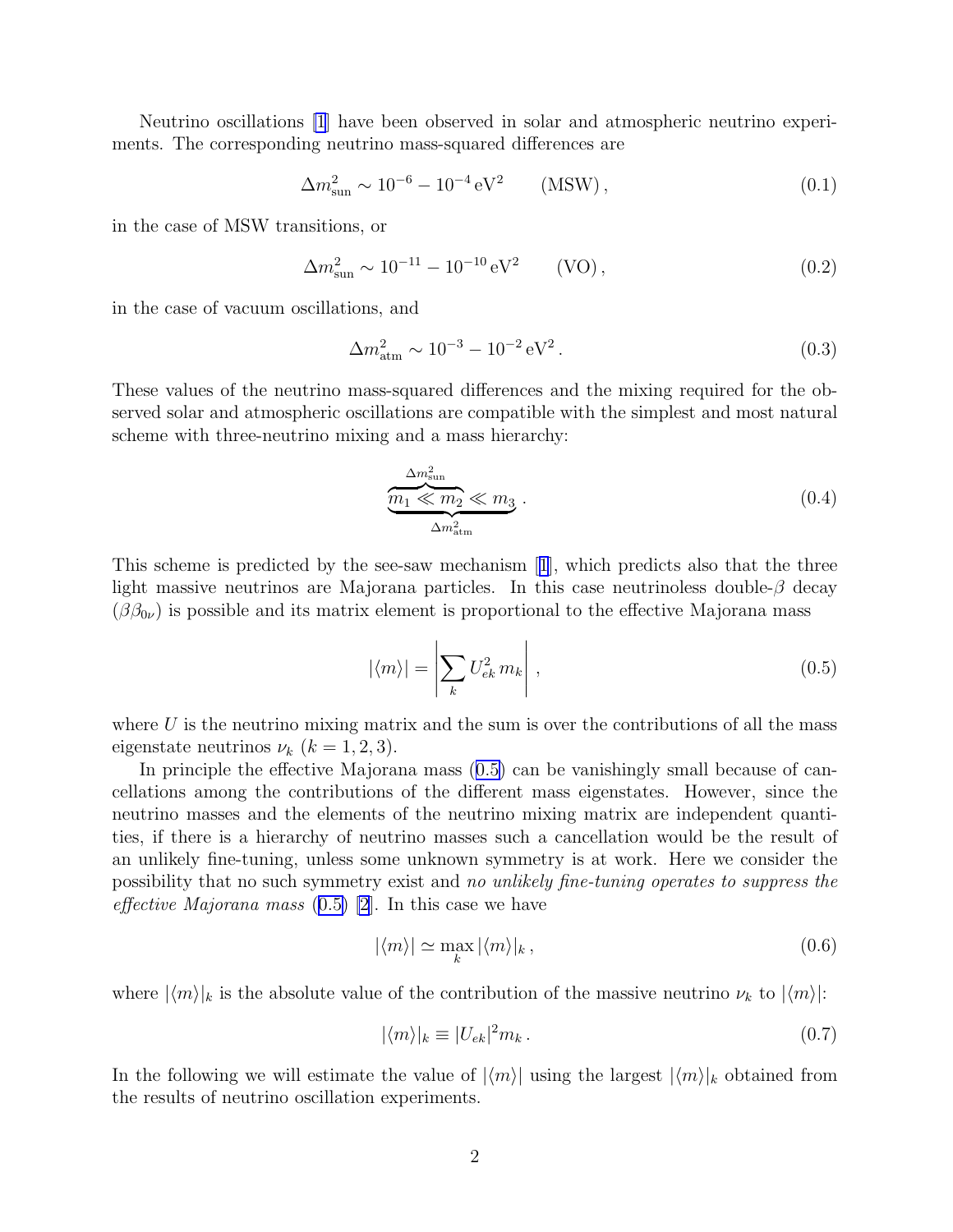<span id="page-2-0"></span>Let us consider first  $|\langle m \rangle|_3$ , which, taking into account that in the three-neutrino scheme under consideration  $m_3 \simeq \sqrt{\Delta m_{31}^2} = \sqrt{\Delta m_{\text{atm}}^2}$ , is given by

$$
|\langle m \rangle|_3 \simeq |U_{e3}|^2 \sqrt{\Delta m_{\text{atm}}^2} \,. \tag{0.8}
$$

Since the results of the CHOOZ experiment[[3\]](#page-4-0) and the Super-Kamiokande atmospheric neutrinodata [[4](#page-4-0)] imply that  $|U_{e3}|^2$  is small  $(|U_{e3}|^2 \lesssim 5 \times 10^{-2}$  $(|U_{e3}|^2 \lesssim 5 \times 10^{-2}$  $(|U_{e3}|^2 \lesssim 5 \times 10^{-2}$  [5]), the contribution  $|\langle m \rangle|_3$ to the effective Majorana mass in  $\beta \beta_{0\nu}$  decay is very small [\[6,2,7](#page-4-0)]. The upper bounds for  $|\langle m \rangle|_3$  as functions of  $\Delta m^2_{\text{atm}}$  obtained from the present experimental data are shown in Fig. [1](#page-5-0). The dash-dotted upper limit has been obtained using the 90% CL exclusion curve of the CHOOZ experiment (taking into account [\[1](#page-4-0)] that  $|U_{e3}|^2 = \frac{1}{2}$  $\frac{1}{2}\left(1-\sqrt{1-\sin^2 2\vartheta_{\text{CHOOZ}}}\right),$ where  $\vartheta_{\text{CHOOZ}}$  is the two-neutrino mixing angle measured in the CHOOZ experiment), the dashed upper bound has been obtained using the results presented in Ref. [\[5](#page-4-0)] of the analysis of Super-Kamiokande atmospheric neutrino data (at 90% CL) and the solid upper limit, that surrounds the shadowed allowed region, has been obtained using the results presented in Ref. [\[5\]](#page-4-0) of the combined analysis of the CHOOZ and Super-Kamiokande data (at 90% CL). The dotted line in Fig. [1](#page-5-0) represents the unitarity limit  $|\langle m \rangle|_3 \leq \sqrt{\Delta m_{\text{atm}}^2}$ . One can see from Fig. [1](#page-5-0) that the results of the CHOOZ experiment imply that  $|\langle m \rangle|_3 \lesssim 2.7 \times 10^{-2} \text{ eV}$ , the results of the Super-Kamiokande experiment imply that  $|\langle m \rangle|_3 \lesssim 3.8 \times 10^{-2}$  eV, and the combination of the results of the two experiments drastically lowers the upper bound to

$$
|\langle m \rangle|_3 \lesssim 2.5 \times 10^{-3} \,\text{eV} \,. \tag{0.9}
$$

Since there is no lower bound for  $|U_{e3}|^2$  from experimental data,  $|\langle m \rangle|_3$  could be much smaller than the upper bound in Eq. (0.9).

Hence, the largest contribution to  $|\langle m \rangle|$  could come from  $|\langle m \rangle|_2 \equiv |U_{e2}|^2 m_2$ . In the scheme [\(0.4](#page-1-0))  $m_2 \simeq \sqrt{\Delta m_{21}^2} = \sqrt{\Delta m_{\text{sun}}^2}$  and, since  $|U_{e3}|^2$  is very small,  $|U_{e2}|^2 \simeq$ 1  $\frac{1}{2} \left(1 - \sqrt{1 - \sin^2 2 \vartheta_{\rm sun}}\right)$  [\[8](#page-4-0)], where  $\vartheta_{\rm sun}$  is the two-neutrino mixing angle used in the analysis of solar neutrino data. Therefore,  $|\langle m \rangle|_2$  is given by

$$
|\langle m \rangle|_2 \simeq \frac{1}{2} \left( 1 - \sqrt{1 - \sin^2 2\vartheta_{\rm sun}} \right) \sqrt{\Delta m_{\rm sun}^2} \,. \tag{0.10}
$$

Solar neutrino data imply bounds for  $\sin^2 2\theta_{\text{sun}}$  and  $\Delta m_{\text{sun}}^2$ . In particular the large mixing angle MSW solution (LMA) of the solar neutrino problem requires a relatively large  $\Delta m_{\text{sun}}^2$ and a mixing angle  $\vartheta_{\text{sun}}$  close to maximal:

$$
1.2 \times 10^{-5} \,\mathrm{eV^2} \lesssim \Delta m_{\text{sun}}^2 \lesssim 3.1 \times 10^{-4} \,\mathrm{eV^2} \,,\tag{0.11}
$$

$$
0.58 \lesssim \sin^2 2\vartheta_{\rm sun} \lesssim 1\,,\tag{0.12}
$$

at99% CL [[9\]](#page-4-0). The corresponding allowed range for  $|\langle m \rangle|_2$  as a function of  $\Delta m_{\text{sun}}^2$  is shown in Fig[.2](#page-6-0) (the shadowed region limited by the solid line). The dashed line in Fig.[2](#page-6-0) represents the unitarity limit  $|\langle m \rangle|_2 \leq \sqrt{\Delta m_{\text{sun}}^2}$  $|\langle m \rangle|_2 \leq \sqrt{\Delta m_{\text{sun}}^2}$  $|\langle m \rangle|_2 \leq \sqrt{\Delta m_{\text{sun}}^2}$ . From Fig.2 one can see that the LMA solution of the solar neutrino problem implies that

> $7.4 \times 10^{-4} \,\text{eV} \lesssim |\langle m \rangle|_2 \lesssim 6.0 \times 10^{-3}$  $(0.13)$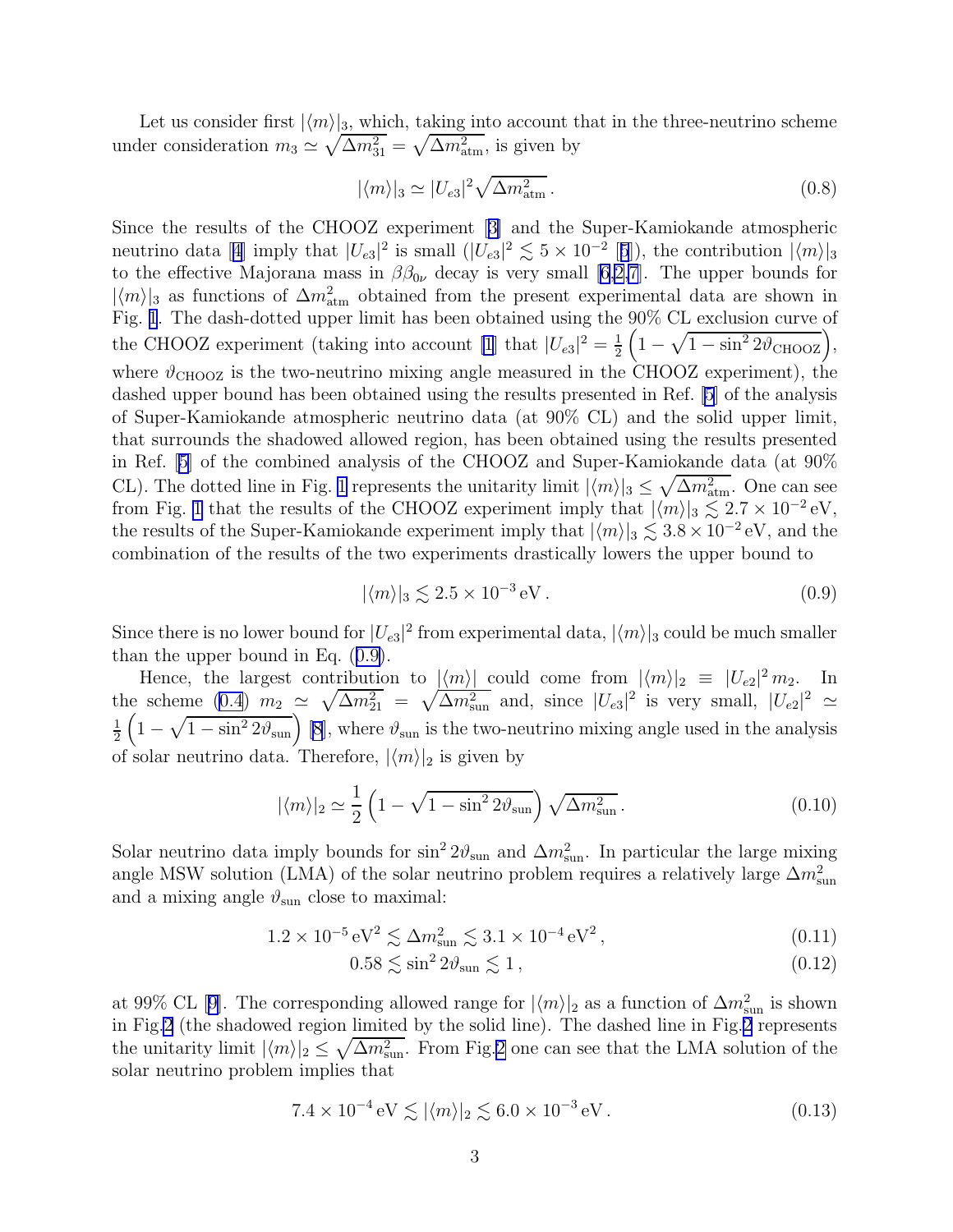Assuming the absence of fine-tuned cancellations among the contributions of the three neutrino masses to the effective Majorana mass, if  $|U_{e3}|^2$  is very small and  $|\langle m \rangle|_3 \ll |\langle m \rangle|_2$ , from Eqs. $(0.6)$  $(0.6)$  $(0.6)$  and  $(0.13)$  $(0.13)$  we obtain

$$
7 \times 10^{-4} \,\mathrm{eV} \lesssim |\langle m \rangle| \lesssim 6 \times 10^{-3} \,\mathrm{eV} \,. \tag{0.14}
$$

Hence, assuming the absence of an unlikely fine-tuned suppression of  $|\langle m \rangle|$ , in the case of the LMA solution of the solar neutrino problem we have obtained a lower bound of about  $7 \times 10^{-4}$  eV for the effective Majorana mass in  $\beta \beta_{0\nu}$  decay.

Also the small mixing angle MSW (SMA) and the vacuum oscillation (VO) solutions of the solar neutrino problem imply allowed ranges for  $|\langle m \rangle|_2$ , but their values are much smaller than in the case of the LMA solution. Using the 99% CL allowed regions obtained in[[10\]](#page-4-0) from the analysis of the total rates measured in solar neutrino experiments we have

 $5 \times 10^{-7} \text{ eV} \lesssim |\langle m \rangle|_2 \lesssim 10^{-5} \text{ eV}(\text{SMA}),$ (0.15)

$$
10^{-6} \,\mathrm{eV} \lesssim |\langle m \rangle|_2 \lesssim 2 \times 10^{-5} \,\mathrm{eV(VO)}\,. \tag{0.16}
$$

If future  $\beta \beta_{0\nu}$  experiments will find  $|\langle m \rangle|$  in the range shown in Fig[.2](#page-6-0) and future long-baseline experiments will obtain a stronger upper bound for  $|U_{e3}|^2$ , it would mean that  $|\langle m \rangle|_2$  gives the largest contribution to the effective Majorana mass, favoring the LMA solution of the solar neutrino problem. On the other hand, if future  $\beta\beta_{0\nu}$  experiments will find  $|\langle m \rangle|$  in the range shown in Fig.[2](#page-6-0) and the SMA or VO solutions of the solar neutrino problem will be proved to be correct by future solar neutrino experiments, it would mean that  $|\langle m \rangle|_3$  gives the largest contribution to the effective Majorana mass and there is a lower bound for the value of  $|U_{e3}|^2$ .

Finally, let us consider briefly the two four-neutrino mixing schemes compatible with all neutrinooscillation data [[1\]](#page-4-0), including the indications in favor of  $\nu_\mu \to \nu_e$  oscillations found in the short-baseline (SBL) LSND experiment[[11](#page-4-0)]:

$$
(A) \underbrace{\frac{\Delta m_{\text{atm}}^2}{m_1 \le m_2} \le \frac{\Delta m_{\text{sun}}^2}{m_3 \le m_4}}_{\Delta m_{\text{SBL}}^2},\tag{0.17}
$$

$$
(B) \underbrace{\frac{\Delta m_{\text{sun}}^2}{m_1 \langle m_2 \rangle}}_{\Delta m_{\text{SBL}}^2} \underbrace{\frac{\Delta m_{\text{atm}}^2}{m_3 \langle m_4 \rangle}}_{\Delta m_{\text{SBL}}^2}.
$$
\n
$$
(0.18)
$$

Since the mixing of  $\nu_e$  with the two massive neutrinos whose mass-squared difference generates atmospheric neutrino oscillations is very small [\[1\]](#page-4-0), the contribution of the two "heavy" mass eigenstates  $\nu_3$  and  $\nu_4$  to the effective Majorana mass ([0.5\)](#page-1-0) is large in scheme A and very small in scheme B. Hence, the effective Majorana mass is expected to be relatively large in scheme A and strongly suppressed in scheme B. In particular, in the scheme A the SMA solution of the solar neutrino problem implies a value of  $|\langle m \rangle|$  larger than the the presentupper bound obtained in  $\beta_{0\nu}$  decay experiments [[12\]](#page-4-0) and is, therefore, disfavored. Furthermore, since the measured abundances of primordial elements produced in Big-Bang Nucleosynthesis is compatible only with the SMA solution of the solar neutrino problem [\[13\]](#page-4-0), we conclude that the scheme A is disfavored by the present experimental data and there is only one four-neutrino mixing scheme supported by all data: scheme B[[2](#page-4-0)].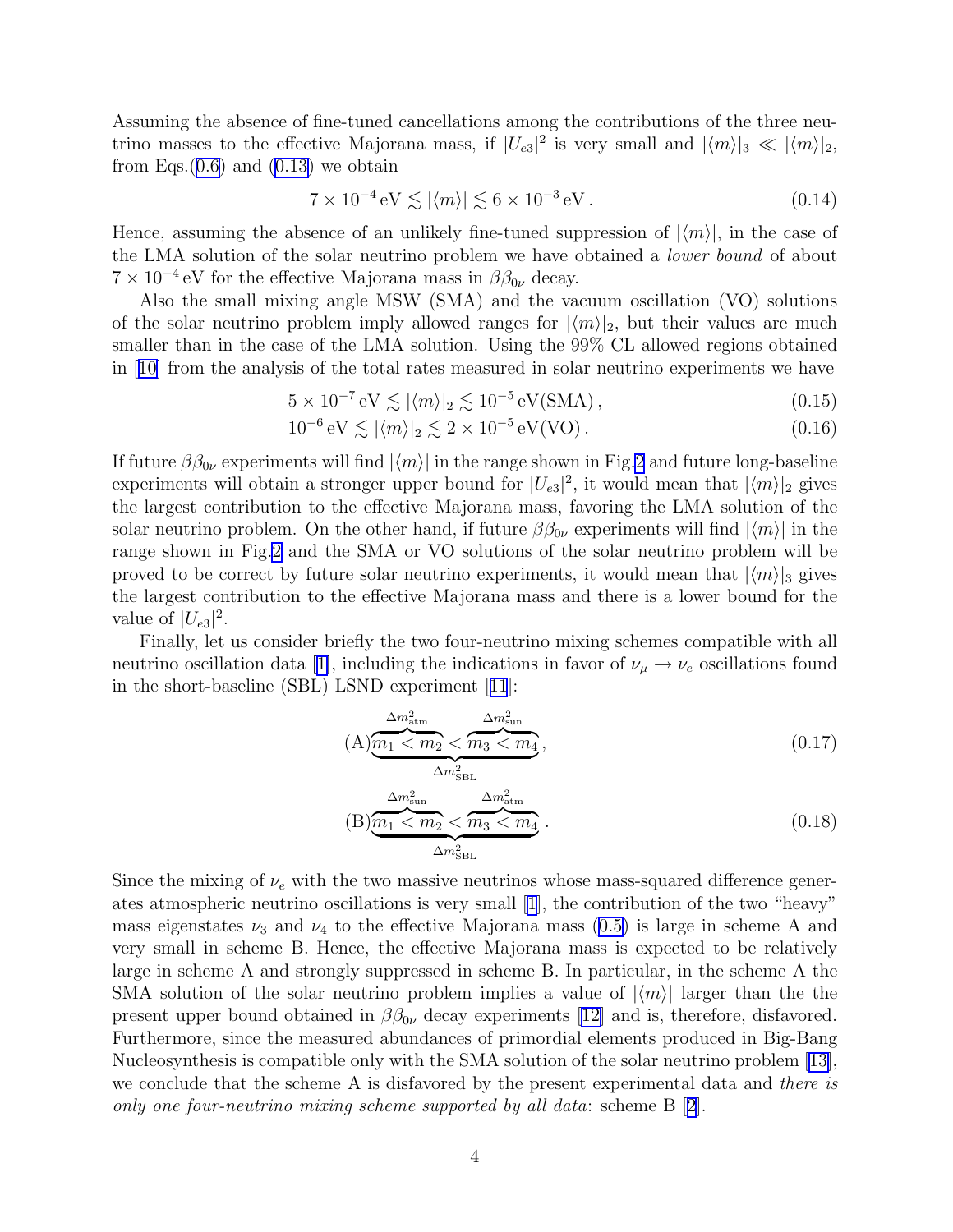## REFERENCES

- <span id="page-4-0"></span>[1] See: S.M. Bilenky, C. Giunti, and W. Grimus, Prog. Part. Nucl. Phys. 43, 1 (1999).
- [2] C. Giunti, [hep-ph/9906275](http://arXiv.org/abs/hep-ph/9906275) (Phys. Rev. D).
- [3] M. Apollonio *et al.* (CHOOZ Coll.), Phys. Lett. B **466**, 415 (1999).
- [4] M. Nakahata, these proceedings.
- [5] G.L. Fogli, these proceedings.
- [6] S.M. Bilenky, C. Giunti, C.W. Kim and M. Monteno, Phys. Rev. D57, 6981 (1998).
- [7] S.M. Bilenky et al., Phys. Lett. B 465, 193 (1999).
- [8] S.M. Bilenky and C. Giunti, Phys. Lett. B444, 379 (1998).
- [9] Y. Fukuda et al., Phys. Rev. Lett. 82, 1810 (1999).
- [10] J.N. Bahcall, P.I. Krastev and A.Yu. Smirnov, Phys. Rev. D58, 096016 (1998).
- [11] D.H. White (LSND Coll.), Nucl. Phys. B (Proc. Suppl.) 77, 207 (1999).
- [12] L. Baudis et al., Phys. Rev. Lett. 83, 41 (1999).
- [13] S.M. Bilenky, C. Giunti, W. Grimus and T. Schwetz, Astropart. Phys. 11, 413 (1999).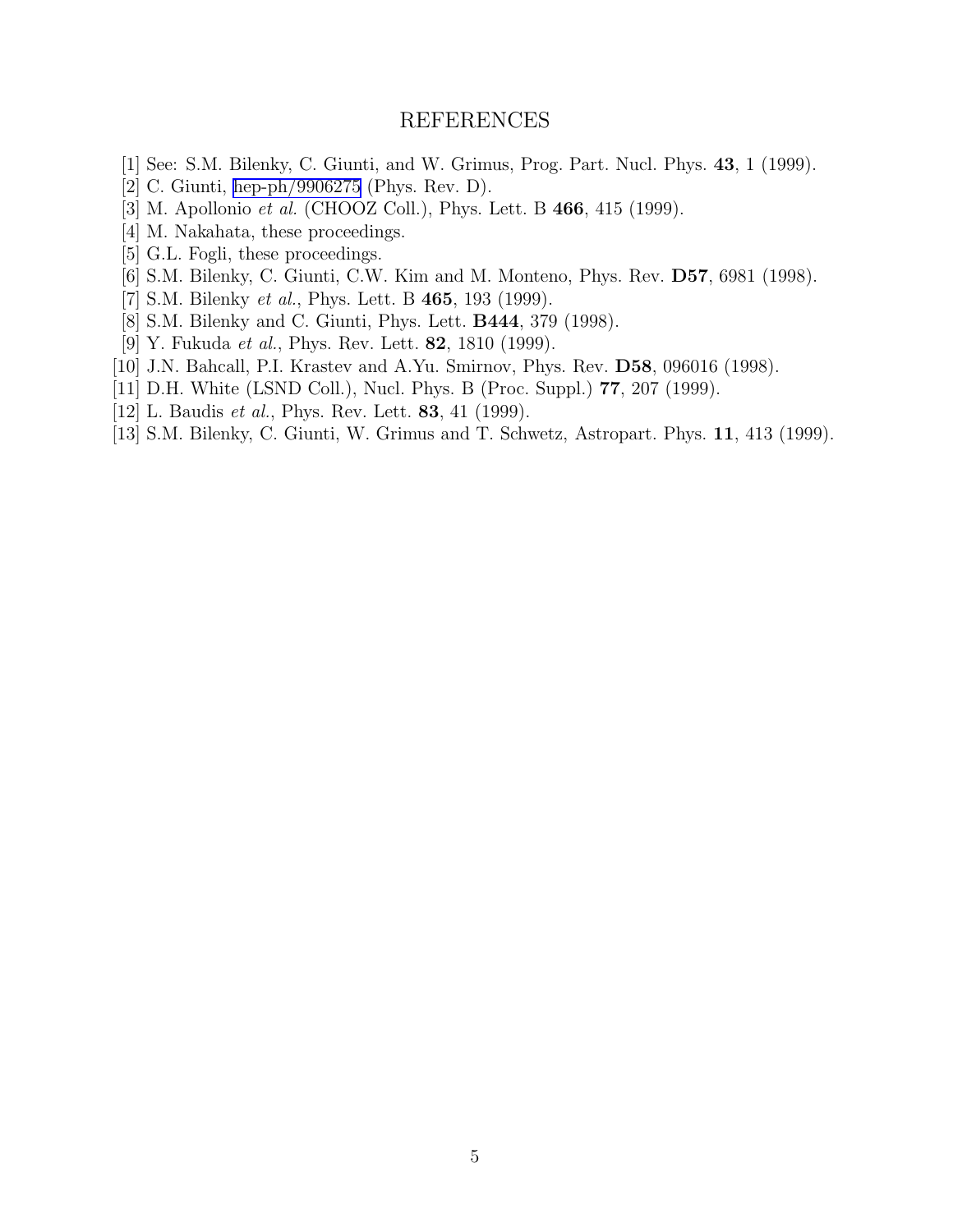<span id="page-5-0"></span>

Figure 1